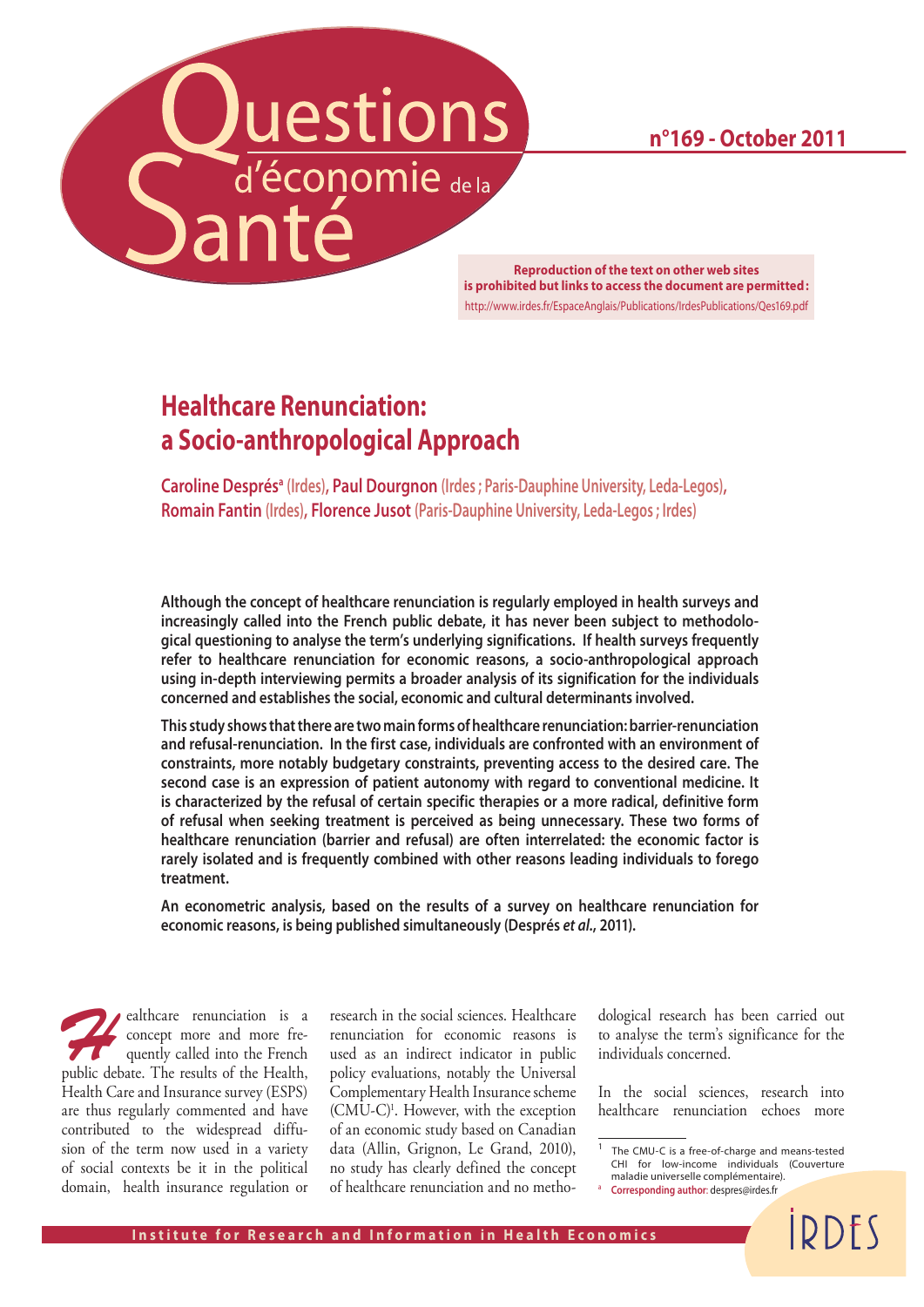general research on the non-take-up of social rights and public services (Hamel and Warin, 2010; Warin, 2010; Dufour, Legal, Wittwer, 2006). In the healthcare field, the non-take-up of public health services by sick individuals, even free of charge, has already been the subject of relatively dated research, notably in North America. This question thus requires reexamining in the current French context characterized by the implementation of different reforms aimed at controlling public health expenditures on the one hand, and improving access to health care services on the other.

This methodological questioning has motivated research associating two different approaches, one socio-anthropological and the other micro-economic (Després *et al*., 2011). The aim of the socio-anthropological approach is to analyse the signification of healthcare renunciation for the different social actors involved (experts, institutional actors, researchers, population) and identify the social, economic and cultural factors determining these attitudes. The study is based on field work carried out in the Lille region (Methods insert).

It notably involved clarifying exactly what people understood by the term when questioned on healthcare renunciation in a personal context and through this, gain a better understanding of the causes behind the growing rate of healthcare renunciation according to social categories and the type of social protection from which they benefit.

The challenge consisted in evaluating the tool's ability to treat problems relating to equitable access to health care. The various ways in which healthcare renunciation is understood by different social categories was thus given particular attention.



#### **Semi-directive interviews**

35 semi-directive interviews, lasting between one and a half and three hours, were conducted in the metropolitan region of Lille and its outlying districts (Armentières, Templeuve, and Bercey). These interviews primarily targeted individuals with precarious living conditions but the cohort was extended to other socioeconomic categories to add a comparative dimension and give greater depth to the analysis.

#### **Interviews based on healthcare narratives**

Interviews were based on healthcare narratives (Saillant, 1999), that is to say respondents' descriptions of their health and sickness histories and the way in which they had been treated at different times in their lives: serious illness or sickness episodes during the course of everyday life, actions to recover or maintain health. So as to understand the place occupied by the term 'healthcare renunciation' (or the verb to renounce) in respondents' narratives, they were invited to relate health events in their own words and ways of reasoning, the terms 'renunciation' and 'renounce' having been removed from our questions and statements.

Other than its spontaneous use during the course of the interview, the aim was to understand what 'ordinary' individuals understood by the concept of healthcare renunciation by analysing specific situations, whether perceived as renunciation or not, permitting a finer definition of the concept. To achieve this, the term was introduced by means of a question whose wording was close to that used in the ESPS survey omitting 'for financial reasons' in the first instance and introducing it in a second instance.

Finally, a third phase invited respondents to give their own definition of healthcare renunciation or renouncing a specific treatment which appeared difficult for a large number of respondents given their unease in formulating ideas in a relatively theoretical manner.

The empirical data provided by the interviews were put into perspective using academic (dictionary) definitions that helped in the construction of a common meaning, institutional interpretations and those used in the field of research on healthcare renunciation.

#### **Understanding the causes of healthcare renunciation: an analysis of healthcare trajectories**

In order to understand the origins and causes of healthcare renunciation and its different forms, we reintegrated them into a broader analysis of therapeutic trajectories (care trajectories) at different periods of individuals' lives. This broader approach permitted replacing renunciation behaviours in a diachronic perspective (in relation with past events). The complexity of each therapeutic trajectory associated with a specific health problem was restored by exploring the different health care universes experienced and by identifying the constraints weighing on these care trajectories. In the same way for the significance of the term, we studied all the associated determinants of healthcare renunciation in order to reintroduce its financial dimension within all the social logics contributing to self-reported renunciation and to permit an analysis of the different interrelationships between these dimensions. The notion of healthcare trajectory implies a series of choices within the healthcare trajectory according to the possibilities available.

These health care trajectories (preventive and curative) were analysed within a broadly defined global therapeutic space (Saillant, 1999) extended beyond the sphere of conventional medicine. It includes two additional sectors, the use of the family and domestic space and the 'alternative medicine' or 'parallel medicine' sector that we will refer to as non-conventional medicine (still referred to as, complementary and alternative medicine, in Anglo-Saxon literature) (Cohen, Rossi, 2011). This therapeutic environment provides not only care but also a social environment enabling interactions between social actors, users and institutions and those producing standards of practice.

# **The meaning of healthcare renunciation for the different actors concerned**

Starting from the hypothesis that the different actors concerned assigned different meanings to the concept of healthcare renunciation, the analysis was approached from various angles: expert conceptions (constructed by institutional actors, public health professionals, researchers in Health Insurance field) and common conceptions (that of the population and non-experts). The different interpretations were put into perspective. The term healthcare renunciation is considered as being sufficiently explicit so as not to require a definition. Yet, this lack of definition poses a problem as several significations can come into play according to the context in which it is used.

## **Healthcare renunciation as conceived by the experts**

The questions asked in the ESPS survey above all aim at determining whether respondents forego certain specific types of care for economic reasons and thus indirectly questions the efficiency of their health insurance coverage. In the first IRDES surveys, health care renunciation explicitly referred to insufficient health expenditure reimbursements. In the public authority reports and research publications, healthcare renunciation is primarily considered as an obstacle to accessing healthcare (access to professional health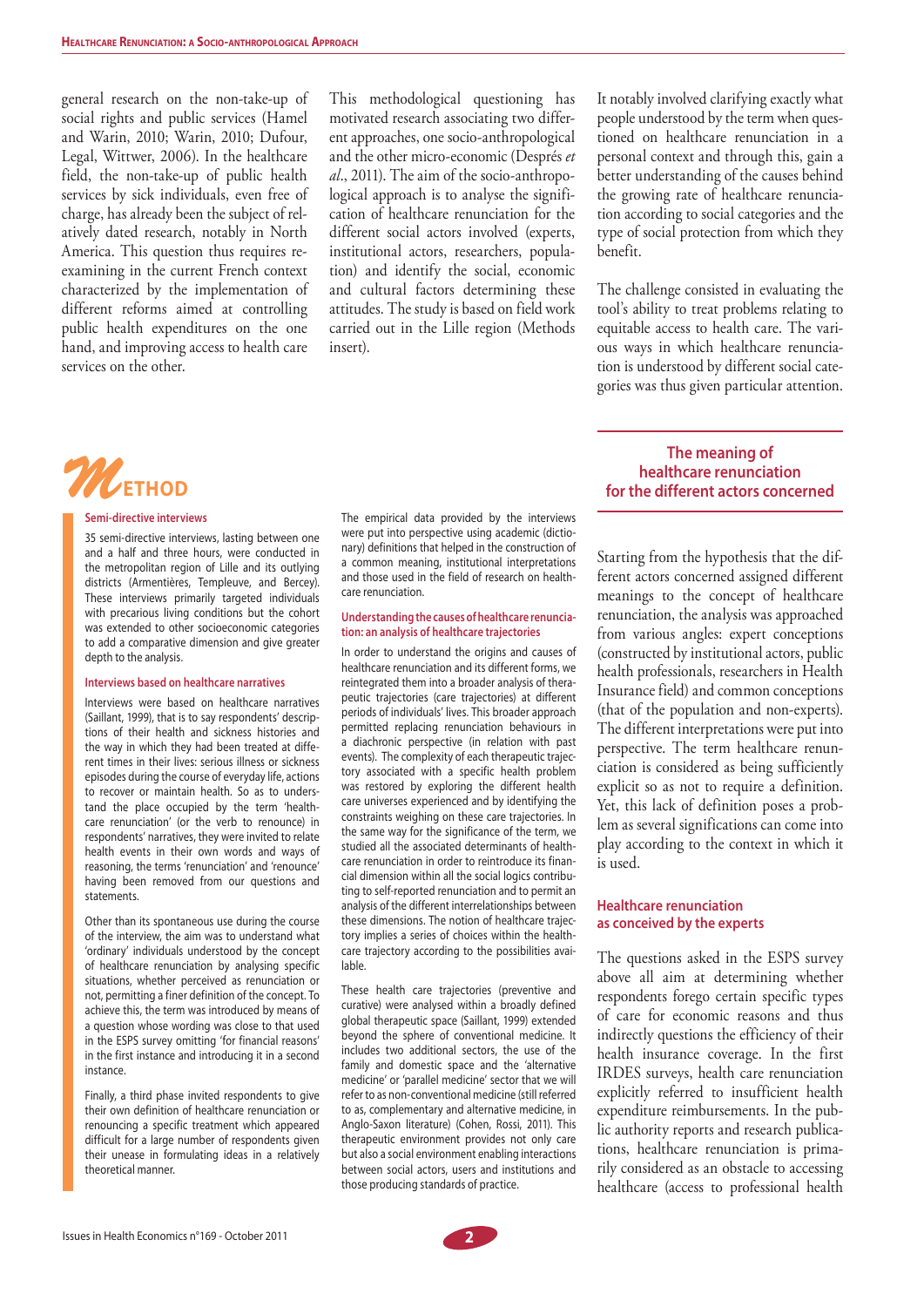# *C***ONTEXT**

This study is part of a multidisciplinary research project financed by the DREES (Directorate of Research, Studies, Evaluation and Statistics for the Ministry of Labour, Employment and Health) Research Mission (MiRe). The project aims at studying healthcare renunciation for economic reasons in greater depth and ensures that the concept and the way it is measured is methodologically appropriate. To do this, it makes use of socioanthropological analysis tools, econometrics and survey methodology.

care services or a specific treatment) due to financial difficulties or the unavailability of health professionals.

The etymology of the term, and dictionary definitions, refer to a voluntary act that supposes a certain degree of deliberation. Renouncement is either the abandonment of the goal pursued, rightly or wrongly considered as being inaccessible, or the result of a choice between several alternatives which leads to renouncing one option in favour of another. The institutional definitions do not take into account that a form of choice presides in these individual attitudes, even if it can involve a choice under constraint.

We thus propose a definition that allows combining all the different meanings produced: 'Healthcare renunciation applies to individuals who do not solicit healthcare services or health professionals when they have a health problem, experience a physical or psychological disorder or when they do not have access to the totality of the care prescribed.'

# **Healthcare renunciation is founded on the individual's subjective need**

Individuals project to use healthcare services according to the way in which they identify and interpret their symptoms and social norms regarding the way to face up to them. This need is socially differentiated: it is configured by norms that vary according to social group which acts as a limit in the analysis of health care renouncement by social category.

# **Healthcare renunciation can occur at any moment during a healthcare trajectory**

The dynamic analysis of health and treatment trajectories allowed us to identify the different forms of healthcare renunciation at different stages of a patient's care trajectory: before consulting a health professional but also once the diagnostic and therapeutic process had been engaged and in different areas within the therapeutic space (conventional but also complementary and alternative medicine). The non-observance of medical prescriptions (diagnostic or therapeutic orientations, follow-up or treatment) constitutes a form of healthcare renunciation when the patient decides not to observe or partially observe treatment recommendations.

# **Healthcare renunciation as understood by individual respondents**

In the first part of the interviews, focusing on illness trajectory narratives (Methods insert), individuals never spontaneously used the term 'renunciation' to describe personal situations in conformity with our definition. This confirms the fact that the concept is not part of current healthcare vocabulary. These results, valid whatever the individual's social category, confirm previous research analysing illness trajectories (notably Wittwer *et al.*, 2010, in the same region of Lille).

The analysis of lay interpretations of healthcare renunciation was thus based on concrete experiences described in the illness trajectory (or health trajectory) narratives. For the researcher, it involved examining situations that qualified as healthcare renunciation and those that did not once the question had been introduced to respondents.

Asked directly, the question 'Have you at any time renounced healthcare?' is interpreted differently according to individuals' care trajectorys. On hearing the question, respondents frequently interrogated the researcher before responding, revealing the term's polysemous nature rather than a lack of understanding. The term 'healthcare renunciation' is frequently subject to resistance, that is to say individuals answer the question by reformulating it, sometimes censoring the word

'renunciation' to make sure their response is correctly situated in their own personal context.

These empirical results suggest that in a questionnaire survey context where responses are prefabricated and imposed, respondents have difficulty interpreting its broader dimensions and answer in context, according to their own experiences and the way they interpret the researcher's expectations. This leads to a certain form of statistical dispersion allowing us to conclude that collected data is not homogeneous from one individual to the next. When the question specifies 'for economic reasons', responses appear relatively coherent referring back to the notion of 'barrier-renunciation' (*cf.* below) that can be juxtaposed to expert conceptions.

# **Barrier-renunciation: an environment of constraints that do not allow access to the desired care**

Two forms of healthcare renunciation emanating from different social contexts were identified: barrier-renunciation and refusal-renunciation.

In the case of 'barrier-renunciation', the individual is confronted with an environment of constraints that do not allow access to the desired health service. This form of renunciation calls into question the efficiency of the health insurance system and the organisation of health care supply, that is to say the structural dimensions that impede access to healthcare often through budgetary constraints. In these cases, the individual makes choices between healthcare and the other dimensions of his existence.

# **Healthcare renunciation 'for economic reasons'**

Healthcare renunciation for economic reasons includes a series of factors that are often combined: the cost of treatment, its reimbursement rate and out-of-pocket payments that vary according to health insurance and quality of coverage, income level, and available income at the time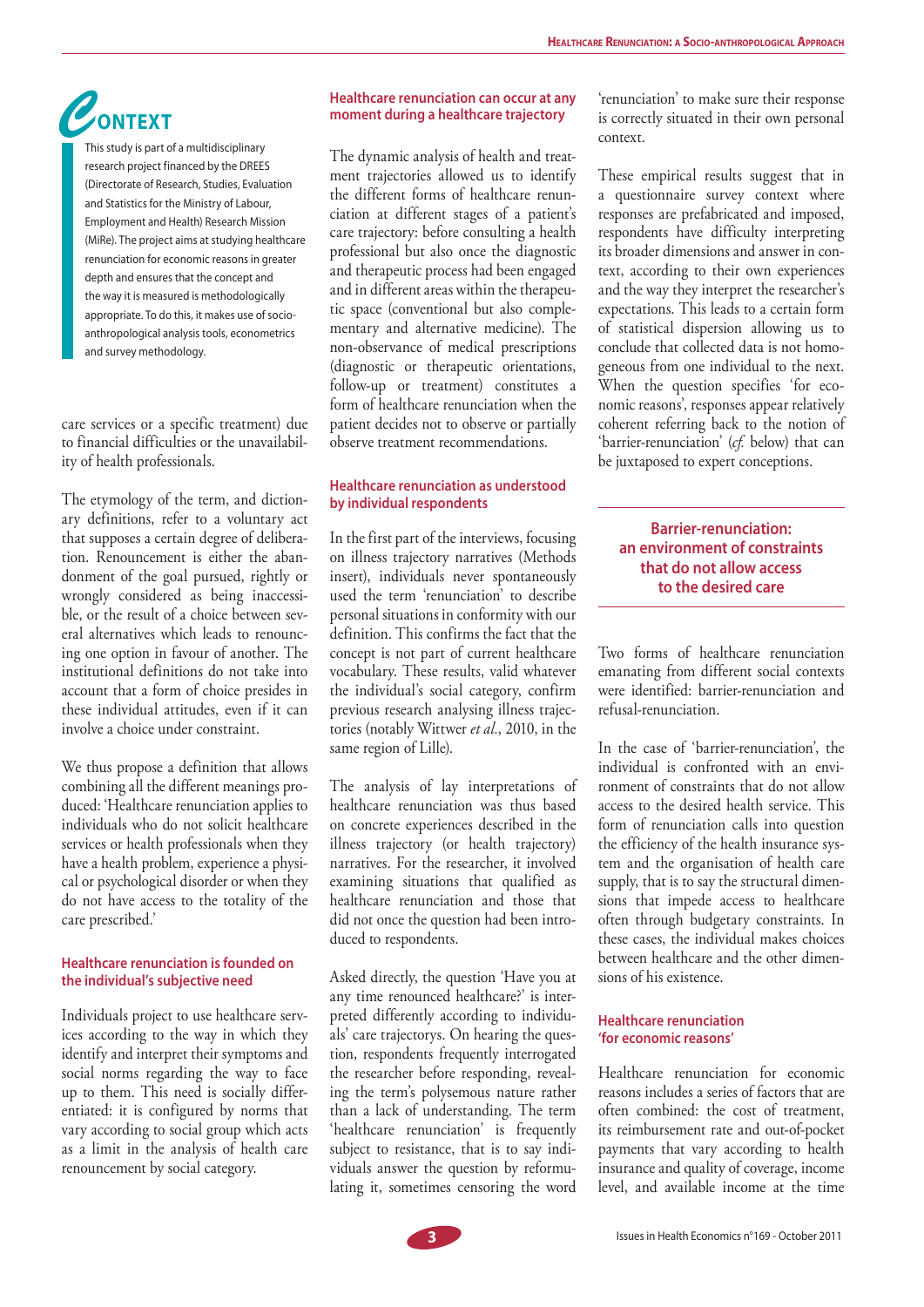#### **Barrier-renunciation. The case of Loïc\***

Loïc, 43 years old, born in Lille. He lives alone.<br>Let has a CAP (vocational training certificate) in accountancy and has held a variety of jobs (switchboard operator, packer) and has experienced a number of periods of unemployment. Recently employed by an association, he earns 900 Euros/month. Previously, he was entitled to the Specific Solidarity Benefit (ASS) and the CMU-C.

We will retain three different periods in his life: the one in which he benefitted from the CMU-C, the current period in which he was interviewed twice and finally, the period between the two interviews in which he experienced a health event that completely changed his view of things.

As a CMU-C beneficiary, he consults various health professionals according to his needs. He does not experience health care refusal but reluctance, notably from his general practitioner, to provide follow-up treatment. *'They make insinuations, make comments'*. He abandons consultations with this GP but finding a replacement is a problem. *'I was sceptical about consulting a GP because I had to find one that accepted treating CMU-C beneficiaries'*. During this period, however, he was able to obtain dental care and have a crown fitted.

Salaried, he tries to renew his entitlement to the CMU-C which is refused; the ACS (financial assistance to purchase complementary health insurance) is proposed. Estimating that the monthly premiums were still too expensive despite the financial assistance, he decides to go without complementary health insurance. *'One says to oneself, I'll pay for complementary health insurance and nothing will happen to me'*. During the interview, he explains that he can no longer afford health care since he lost the CMU-C benefit. *'When you look carefully, the cost of care is exorbitant. I've stopped consulting a doctor for my back problems, nothing at all. Because I know very well that backache means a visit to the doctor followed by physiotherapy sessions'*.

A few months after this first interview, he goes to the hospital emergency services suffering from a violent headache resulting in a full examination (notably an emergency MRI scan). *'When one is in great pain, it is no longer a question of having or not having money. One doesn't even think about it! I was so scared I went directly to emergency!'* He nevertheless refuses a week's hospitalization and chooses to follow the prescribed treatment at home. Since then he has decided to subscribe to a complementary health insurance.

\* The respondent's name has been changed so as to respect his anonymity.

especially if the individual has to advance payment. The latter is in relationship with an individual's resources (income, savings, social benefits…) and other non-medical expenditures, notably irreducible expenses (Després *et al*., 2011).

In the case of healthcare renunciation for economic reasons, individuals often forego a specific treatment with variable frequency depending on social situation.

Interview analyses show the existence of a social gradient in the frequency of healthcare renunciation and the type of care concerned (notably the potential gravity of healthcare renunciation). For example, individuals belonging to middle or upper socio-economic categories can forego a dental implant but still have access to an other therapeutic solution whereas economically disadvantaged individuals will forego replacing a missing tooth. The former will restrain their non-reimbursable consultations with an osteopath whereas the latter will cease consulting a gynaecologist. Among disadvantaged populations, the renunciation of healthcare represents missed opportunities in that it often concerns essential medical care: diagnoses not made or too late, chronic diseases left untreated that can lead to complications (diabetes, high blood pressure, cardiac malformation etc.). CMU-C beneficiaries are for the most part spared from this type of renunciation.

Each case of healthcare renunciation must be replaced in its particular context as an individual's attitude may change in a different context, demonstrated by the analysis of care trajectories through time. Evoking a case of

healthcare renunciation depends on the individual's representation of the gravity of the health problem, family pressure, the consultation with a trustworthy health professional, the sick person (one foregoes care for oneself, not for one's child even if it means sacrificing other goods, etc.). It occasionally happens that healthcare renunciation is total. These cases are relatively rare and essentially concern individuals situated just above the CMU-C and ACS eligibility thresholds who have not subscribed to complementary health insurance (*cf.* insert opposite).

# **Renunciation of healthcare and social rights**

If individuals are partially protected from healthcare renunciation for economic reasons by the existence of social rights, in certain cases individuals' knowledge of their rights is either insufficient or not respected by health professionals. Insufficient knowledge of one's social rights can lead to errors of judgment and lead to healthcare renunciation for financial reasons when it fact the treatment would have been reimbursed. The complexity of the French health system does not facilitate things: the co-existence of sector 1 and sector 2 professionals with non-regulated fees and complex reimbursement mechanisms shared between the National Health Insurance and complementary insurance schemes, and a plethora of schemes. The CMU-C existence is generally well known, especially among disadvantaged population categories, but the actual entitlements procured (range of healthcare services and rules to be respected by doctors) are generally unknown.

The ACS is subject to a high non-takeup rate (close to 75%) essentially due to the fact that eligible persons ignore the scheme's existence, have difficulty understanding the information received from the local insurance fund branches and are faced with a complex application procedure (Guthmuller *et al.*, 2011). Choosing a complementary health insurance policy in a competitive market environment is difficult. It demands an understanding of insurance terms, option pricing and corresponding reimbursement rates and the ability to anticipate healthcare needs.

Health professionals' non-respect of individuals' social rights is a contributing factor to healthcare renunciation among CMU-C beneficiaries in cases where reiterative care is refused or the rules are not respected: illegitimate refusal to accept direct payment by the insurers or charging excess fees. For all patients, charges exceeding the statutory fee (notably among specialists), often unannounced

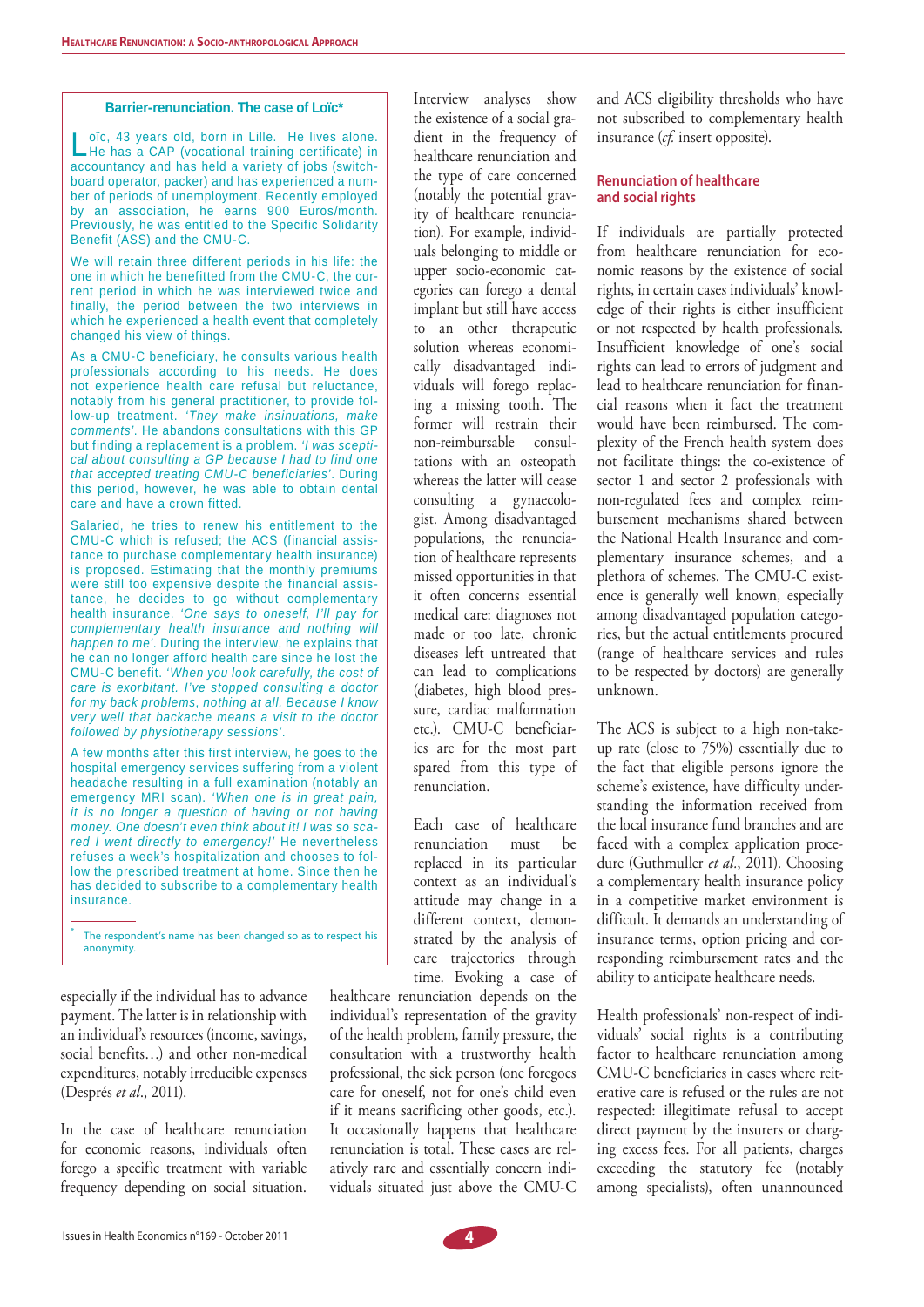prior to the consultation, contributes to creating a feeling of distrust in medicine, an overall feeling of anxiety and fear of having to advance the cost of treatment.

To the preceding problems one can add the loss of rights due to the professional and/or family instability of economically deprived persons. Protected for a time by the CMU-C, an individual can suddenly lose these rights on finding employment. This non-continuity of social rights is detrimental to long-term care projects, as is often the case for dental care. In addition, it should be noted that eligibility to the CMU-C is based on an individual's resources over the past twelve months which can be very different to an individual's present economic situation.

## **Healthcare renunciation due to care supply organisation and distribution**

The regional healthcare supply network also has an impact on access to health care. It appears problematical in rural areas and economically deprived urban areas (Coldefy *et al.*, 2011). Healthcare supply problems (hospital restructuring, health profession demographics) combined with those previously stated render access to care even more difficult and contribute to the renunciation of healthcare.

The increased scarcity of healthcare supply has different impacts according to social category. Waiting time in the public sector can be circumvented by using the private sector where fees in excess of the statutory maximum are frequently charged by specialists, therefore limiting access to higher income groups. Individuals may also choose to travel to major cities or, in the context being examined here, cross the border to consult in Belgium. These alternatives are also costly in time, fuel or public transport tickets.

The restriction of healthcare supply is particularly constraining for CMU-C beneficiaries. Less mobile than other categories (obliged to travel to the Lille General hospital for certain specialities), and in a context where refusal of care is relatively frequent, they may experience difficulty in changing their general practitioner or finding a specialist. It may also lead

individuals unsatisfied with their doctorpatient relationship to 'give up'.

# **Refusal-renunciation: an act of autonomy with regard to conventional medicine**

Refusal-renunciation expresses an individual's right to choose either self-medication or alternative, non-conventional forms of healthcare. Healthcare is refused within the health system context and in this respect expresses an act of patient autonomy with regard to conventional medicine (insert opposite).

This choice takes different forms: between doing something and doing nothing *('It will take care of itself, or else I'll just get used to my body working differently, learn to live with the symptoms*'*)* or opting for alternatives to the treatment proposed (individuals declare foregoing care with respect to an imposed norm): '*I'm renouncing because I refuse to having to have a mammography because of my age.'* 

This type of refusal, that concerns specific therapies, differs from the more radical form of healthcare renunciation: the total refusal of any form of treatment. This choice is frequently definitive suggesting that any form of care is perceived as futile and may even indicate a suicidal attitude. This is the case for individuals on an end of life pathway who take the decision to stop all forms of treatment (with or without the physician's agreement), because therapeutic resources have nothing more to offer (cancer for example) or because the cost of care (moral, emotional or in terms of quality of life) is considered too high a price to pay in relation to the estimated gain in life expectancy.

This form of refusal can indicate a form of disinterest in personal health. Some individuals admit to being negligent when speaking of themselves or others, indicating the type of relationship an individual has with the self: lack of 'self-concern', low self-esteem negating the value of one's existence. This can be encountered in its extreme forms in individuals facing extreme poverty or intense physical pain (Declerck, 2001), and its more moderate forms among economically deprived individuals interviewed within the framework of this research.

# **Refusal-renunciation. The case of Jean-Claude\***

Jean-Claude, 61 years old, retired a year ago after a career as a social worker interrupted by several years unemployment. He is not interested in subscribing to a complementary health insurance policy as he considers the reimbursement rate insufficient.

Today, he no longer consults doctors or dentists and self-manages his health. *'It's almost by force of circumstance that I try and find alternative treatment methods: because I lost my trust in medicine because, among other things, I experienced a series of disasters…'* Current behaviour is explained by past experiences, notably regarding dental care: he consults several dentists who systematically pull out a tooth without explanation, without listening to him and without proposing a replacement. Now, when he has toothache, he takes a double dose of antibiotherapy until the pain disappears. Very much aware of his body, he detects and self-manages numerous minor problems through self-medication (cystitis, chronic diharreoa) or a healthy life style and self-protective behaviour. *'I've organised my life so as to avoid stress, the majority of diseases occur through stress…I take care of my health by having a healthy diet…!'* To avoid a second heart attack, for example, he avoids physical effort directly after a meal (circumstances under which the first heart attack occurred) but has no medical supervision.

He occasionally resorts to non-conventional medicine. Following the discovery of a swollen lymph node confirmed as tuberculosis after a biopsy, triple antibiotherapy is prescribed. He decides not to take the treatment and orders a cocktail of African plants via the Internet on the advice of a naturopath who was following him at the time: *'Now that's a nice little victory! I'm telling you, me, I'm very independent! I like to pull through using a method I find correct because I don't trust drugs… […] There's all the commercial side to it too, when you know that most drugs on the market aren't there because you need them, but because of the market…'*

 The respondent's name has been changed so as to respect his anonymity.



\*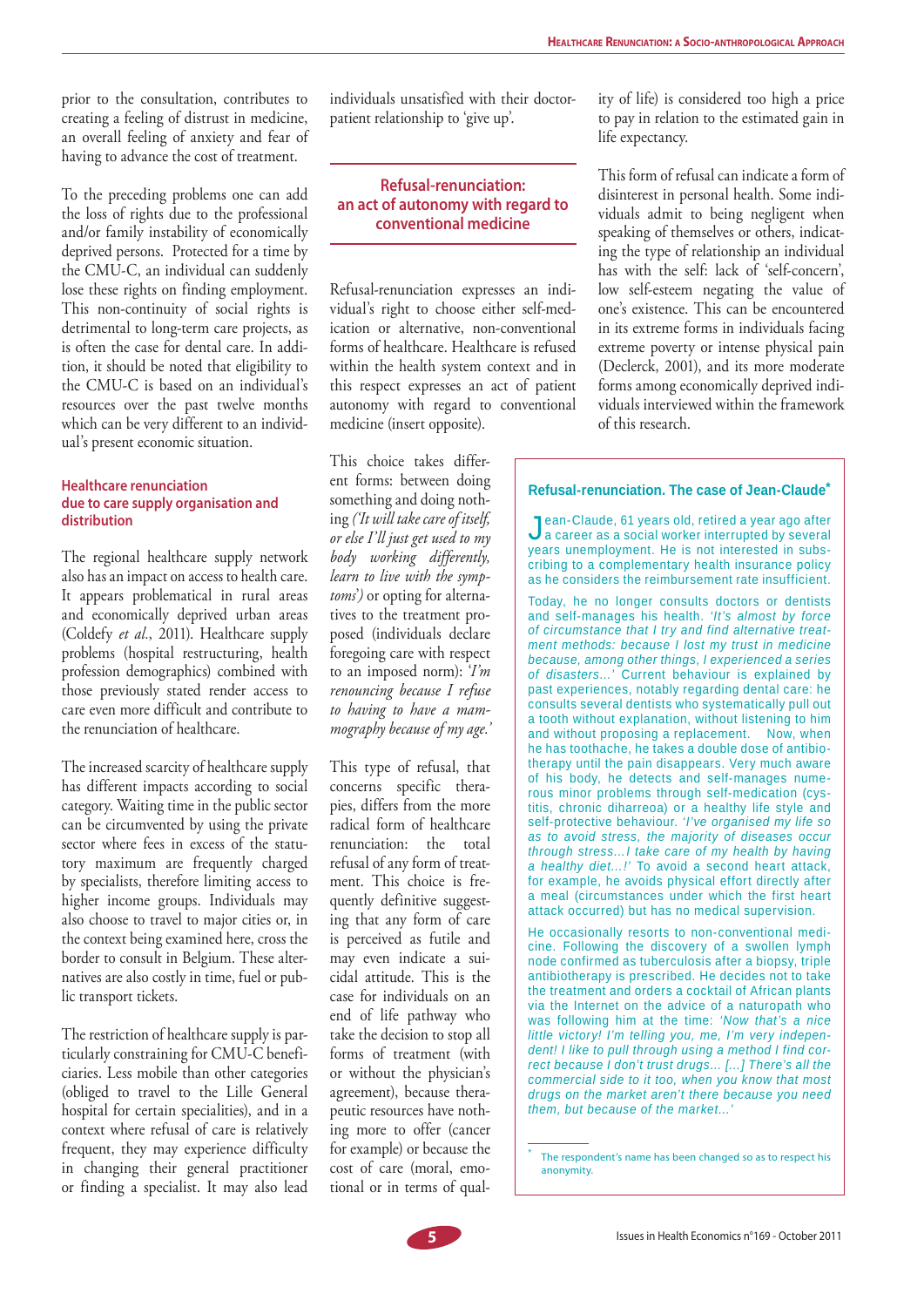# **Autonomy and contesting medical authority**

Refusal-renunciations contest the concept of biopower as defined by Foucault<sup>2</sup>. It combines two forms of refusal largely dependent on socioeconomic category:

- Healthcare renunciation as an explicit refusal of conventional medicine,
- Healthcare renunciation as an expression of mistrust.

The former is more often expressed among the wealthier socioeconomic groups and the latter by more disadvantaged populations in poor living conditions.

# *An explicit refusal of conventional medical care*

Some patients may resort to using alternative forms of care, notably non-conventional medicine. These individuals are part of a broader movement echoing contemporary social expectations and aspirations; the legitimacy of conventional medicine and the type of care it delivers is called into question and explicitly criticized (Cohen and Rossi, 2011). The spread of knowledge imported from other cultures, the emergence of spiritual or religious movements proposing techniques promoting the enhancement of physical and emotional well-being and occasionally disease and health management, increases the number of care alternatives and at the same time replies to existential questions that conventional medicine is unable to provide. It can also involve health selfmanagement by means of a healthy diet, plants and other natural remedies including self-medication (Després, 2011).

Access to non-conventional medicines is more difficult for low income populations because in the majority of cases, it is not reimbursed by the National Health. Exceptions to this are homeopathy and acupuncture that are partially reimbursed (except for CMU-C beneficiaries). Here, refusal-renunciation is more often than not a case of falling back on the domestic sphere and getting by 'as best one can'.

Dysfunctions in the health care system can also be a motive for healthcare renunciation and the choice of complementary and alternative medicine or the total abandonment of treatment for the health problem in question. The quality of care as perceived by the user, whether in terms of technical or relational quality, also contributes to creating this type of attitude. Refusals of this kind can then be regarded as an indirect indicator of the quality of the health care system.

# *Mistrust of the health care system*

Healthcare renunciation through mistrust expresses a form of resistance, opposed to conventional medicine leading patients to rely on the domestic sphere. The symbolic meaning attached to one's place in society contributes to creating a certain relationship with the self, others and institutions, including health care institutions.

The fear of being labelled as sick and its consequences in terms of personal identity thus plays a role in the avoidance of healthcare among the most disadvantaged populations. The stigmatising 'sickness' label is also perceived as losing control of one's fate as all decisions are in the hands of the physician and therefor contrary to the value of autonomy often underlined by these individuals.

Relations with health and social institutions (administrations, social services) are often the theatre of symbolic violence towards the poorest populations (Gaulejac (de), 2007). This can be experienced as a form of humiliation or stigmatization reinforcing individuals' low self-esteem and producing negative effects on health behaviours. In order to preserve their selfimage, individuals keep their distance from the public spaces in which they risk being confronted with disqualification or relations of domination like during the general practitioner's consult. Refusing medical care to CMU-C beneficiaries, the way in which they are treated during consultations (doctor-patient relationship, information and medical treatment delivered) also contribute to excluding the poorest populations from the health care system.

In working-class environments, the relationship with medicine is thus situated more within the realms of mistrust than explicit criticism. It can in part be explained by communication difficulties between doctors and patients issued from a lower social class with a poor knowledge of the biological processes, the fact that less information is delivered to poorer patients (Fainzang, 2006). The tendency to minimise symptoms also makes it difficult for doctors to correctly assess their gravity.

Moreover, those attitudes can change according to individual and family histories. Experiencing illness, notably serious or chronic illness, thus transforms relationships with the body, the way the illness is represented and relationships with health professionals.

# **Barrier-renunciation and refusal-renunciation: two frequently associated forms of healthcare renunciation**

If socio-economically deprived individuals more often belong in the 'barrierrenunciation category, certain individuals evoke both forms of healthcare renunciation and use the same term to describe different situations and distinct forms of explanation. A same individual can apply the two forms of healthcare renunciation at different moments in life and according to the type of treatment needed. Among the socioeconomically deprived populations, the one participates in creating the other.

An analysis of the determinants of healthcare renunciation indicates an intertwining of the different factors leading to this form of behaviour. Budgetary constraints are often related to other causes. Dissatisfaction or non-adherence to medical discourse can be additional factors that carry weight in the choices made in the face of budgetary constraint. Barrierrenunciation is thus not always the result of a 'pure' barrier. On the other hand, long-term obstacles to care will contribute to distancing the patient from medicine and creating forms of mistrust.



<sup>2</sup> M. Foucault demonstrated the political power's hold on the living, on individual bodies and the structuring and orientation of behaviours (Foucault, 1976).